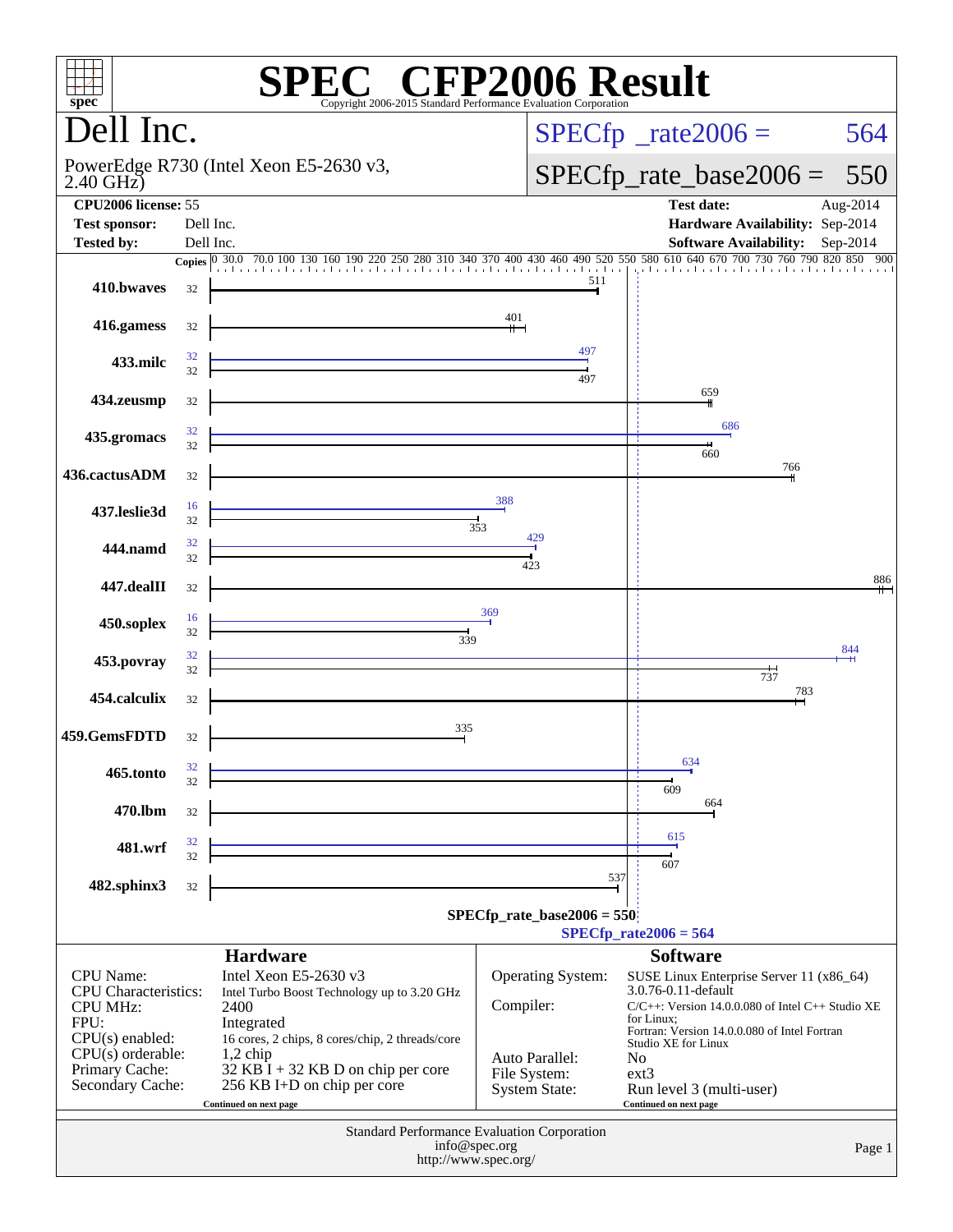

## Dell Inc.

#### 2.40 GHz) PowerEdge R730 (Intel Xeon E5-2630 v3,

#### $SPECTp_rate2006 = 564$

## [SPECfp\\_rate\\_base2006 =](http://www.spec.org/auto/cpu2006/Docs/result-fields.html#SPECfpratebase2006) 550

| CPU <sub>2006</sub> license: 55                                            |                                                                                                                                                  |                                                            | <b>Test date:</b><br>Aug- $2014$            |
|----------------------------------------------------------------------------|--------------------------------------------------------------------------------------------------------------------------------------------------|------------------------------------------------------------|---------------------------------------------|
| <b>Test sponsor:</b>                                                       | Dell Inc.                                                                                                                                        |                                                            | Hardware Availability: Sep-2014             |
| <b>Tested by:</b>                                                          | Dell Inc.                                                                                                                                        |                                                            | <b>Software Availability:</b><br>$Sep-2014$ |
| L3 Cache:<br>Other Cache:<br>Memory:<br>Disk Subsystem:<br>Other Hardware: | $20 \text{ MB}$ I+D on chip per chip<br>None<br>256 GB (16 x 16 GB 2Rx4 PC4-2133P-R, running at<br>1866 MHz)<br>1 x 300 GB 15000 RPM SAS<br>None | <b>Base Pointers:</b><br>Peak Pointers:<br>Other Software: | $32/64$ -bit<br>$32/64$ -bit<br>None        |

| <b>Results Table</b> |               |                                                                                                        |       |                |            |                |             |               |                |              |                |              |                |              |
|----------------------|---------------|--------------------------------------------------------------------------------------------------------|-------|----------------|------------|----------------|-------------|---------------|----------------|--------------|----------------|--------------|----------------|--------------|
|                      | <b>Base</b>   |                                                                                                        |       |                |            |                | <b>Peak</b> |               |                |              |                |              |                |              |
| <b>Benchmark</b>     | <b>Copies</b> | <b>Seconds</b>                                                                                         | Ratio | <b>Seconds</b> | Ratio      | <b>Seconds</b> | Ratio       | <b>Copies</b> | <b>Seconds</b> | <b>Ratio</b> | <b>Seconds</b> | <b>Ratio</b> | <b>Seconds</b> | <b>Ratio</b> |
| 410.bwayes           | 32            | 850                                                                                                    | 512   | 853            | 510        | 852            | 511         | 32            | 850            | 512          | 853            | 510          | 852            | 511          |
| 416.gamess           | 32            | 1564                                                                                                   | 401   | 1511           | 415        | 1583           | 396         | 32            | 1564           | 401          | 1511           | 415          | 1583           | 396          |
| $433$ .milc          | 32            | 591                                                                                                    | 497   | 591            | 497        | 591            | 497         | 32            | 590            | 497          | 590            | 498          | 591            | 497          |
| 434.zeusmp           | 32            | 442                                                                                                    | 659   | 443            | 657        | 441            | 661         | 32            | 442            | 659          | 443            | 657          | 441            | 661          |
| 435.gromacs          | 32            | 348                                                                                                    | 656   | 346            | 660        | 346            | 661         | 32            | 333            | 686          | 333            | 687          | 333            | 686          |
| 436.cactusADM        | 32            | 499                                                                                                    | 766   | 499            | 766        | 497            | 769         | 32            | 499            | 766          | 499            | 766          | 497            | 769          |
| 437.leslie3d         | 32            | 851                                                                                                    | 353   | 852            | <u>353</u> | 853            | 353         | 16            | 387            | 388          | 387            | 388          | 388            | 388          |
| 444.namd             | 32            | 608                                                                                                    | 422   | 606            | 423        | 606            | 424         | 32            | 598            | 429          | 598            | 429          | 599            | 429          |
| 447.dealII           | 32            | 413                                                                                                    | 886   | 415            | 882        | 407            | 899         | 32            | 413            | 886          | 415            | 882          | 407            | 899          |
| $450$ .soplex        | 32            | 787                                                                                                    | 339   | 785            | 340        | 786            | 339         | 16            | 361            | 369          | 362            | 369          | 362            | 368          |
| $453$ .povray        | 32            | 228                                                                                                    | 747   | 231            | 737        | 231            | 737         | 32            | 206            | 826          | 202            | 844          | 200            | 850          |
| 454.calculix         | 32            | 337                                                                                                    | 783   | 342            | 772        | 337            | 784         | 32            | 337            | 783          | 342            | 772          | 337            | 784          |
| 459.GemsFDTD         | 32            | 1014                                                                                                   | 335   | 1014           | 335        | 1015           | 335         | 32            | 1014           | 335          | 1014           | 335          | 1015           | 335          |
| 465.tonto            | 32            | 517                                                                                                    | 609   | 518            | 608        | 517            | 609         | 32            | 497            | 633          | 497            | 634          | 495            | 636          |
| 470.1bm              | 32            | 662                                                                                                    | 664   | 663            | 664        | 662            | 664         | 32            | 662            | 664          | 663            | 664          | 662            | 664          |
| 481.wrf              | 32            | 589                                                                                                    | 607   | 587            | 608        | 589            | 607         | 32            | 580            | 616          | 582            | 614          | 582            | 615          |
| 482.sphinx3          | 32            | 1161                                                                                                   | 537   | 1163           | 536        | 1161           | 537         | 32            | 1161           | 537          | 1163           | 536          | 1161           | 537          |
|                      |               | Decute ennear in the order in which they were run. Pold underlined text indicates a median measurement |       |                |            |                |             |               |                |              |                |              |                |              |

Results appear in the [order in which they were run.](http://www.spec.org/auto/cpu2006/Docs/result-fields.html#RunOrder) Bold underlined text [indicates a median measurement.](http://www.spec.org/auto/cpu2006/Docs/result-fields.html#Median)

#### **[Submit Notes](http://www.spec.org/auto/cpu2006/Docs/result-fields.html#SubmitNotes)**

 The numactl mechanism was used to bind copies to processors. The config file option 'submit' was used to generate numactl commands to bind each copy to a specific processor. For details, please see the config file.

#### **[Operating System Notes](http://www.spec.org/auto/cpu2006/Docs/result-fields.html#OperatingSystemNotes)**

Stack size set to unlimited using "ulimit -s unlimited"

#### **[Platform Notes](http://www.spec.org/auto/cpu2006/Docs/result-fields.html#PlatformNotes)**

 BIOS settings: Snoop Mode set to Early Snoop Shoop mode see to 1941, and isabled<br>Virtualization Technology disabled Continued on next page

> Standard Performance Evaluation Corporation [info@spec.org](mailto:info@spec.org) <http://www.spec.org/>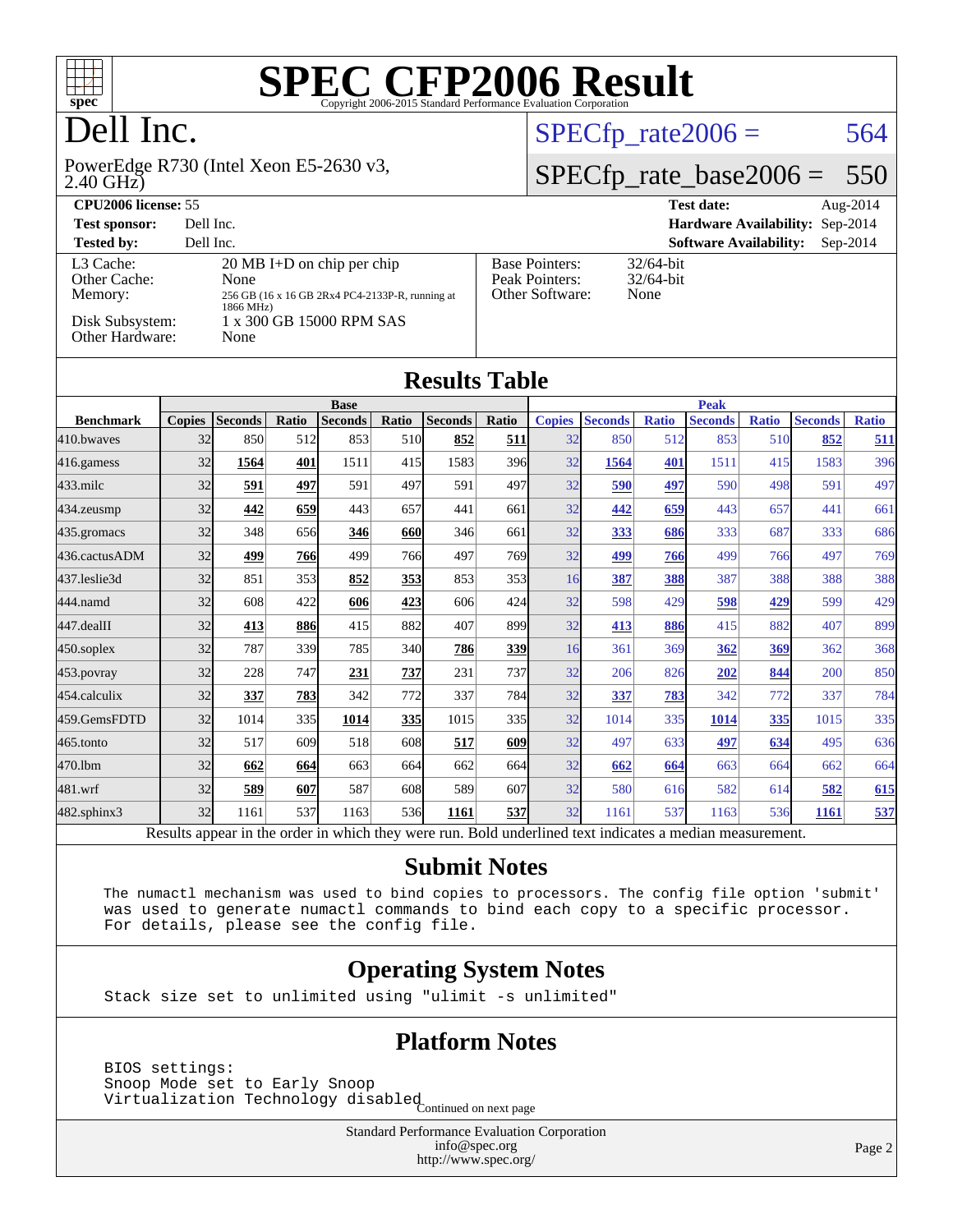

### Dell Inc.

2.40 GHz) PowerEdge R730 (Intel Xeon E5-2630 v3,  $SPECTp\_rate2006 = 564$ 

[SPECfp\\_rate\\_base2006 =](http://www.spec.org/auto/cpu2006/Docs/result-fields.html#SPECfpratebase2006) 550

**[CPU2006 license:](http://www.spec.org/auto/cpu2006/Docs/result-fields.html#CPU2006license)** 55 **[Test date:](http://www.spec.org/auto/cpu2006/Docs/result-fields.html#Testdate)** Aug-2014 **[Test sponsor:](http://www.spec.org/auto/cpu2006/Docs/result-fields.html#Testsponsor)** Dell Inc. **[Hardware Availability:](http://www.spec.org/auto/cpu2006/Docs/result-fields.html#HardwareAvailability)** Sep-2014 **[Tested by:](http://www.spec.org/auto/cpu2006/Docs/result-fields.html#Testedby)** Dell Inc. **[Software Availability:](http://www.spec.org/auto/cpu2006/Docs/result-fields.html#SoftwareAvailability)** Sep-2014

#### **[Platform Notes \(Continued\)](http://www.spec.org/auto/cpu2006/Docs/result-fields.html#PlatformNotes)**

Standard Performance Evaluation Corporation Execute Disable disabled System Profile set to Performance Sysinfo program /root/cpu2006-1.2/config/sysinfo.rev6818 \$Rev: 6818 \$ \$Date:: 2012-07-17 #\$ e86d102572650a6e4d596a3cee98f191 running on linux-fm7q Mon Aug 4 16:45:45 2014 This section contains SUT (System Under Test) info as seen by some common utilities. To remove or add to this section, see: <http://www.spec.org/cpu2006/Docs/config.html#sysinfo> From /proc/cpuinfo model name : Intel $(R)$  Xeon $(R)$  CPU E5-2630 v3 @ 2.40GHz 2 "physical id"s (chips) 32 "processors" cores, siblings (Caution: counting these is hw and system dependent. The following excerpts from /proc/cpuinfo might not be reliable. Use with caution.) cpu cores : 8 siblings : 16 physical 0: cores 0 1 2 3 4 5 6 7 physical 1: cores 0 1 2 3 4 5 6 7 cache size : 20480 KB From /proc/meminfo MemTotal: 264441052 kB HugePages\_Total: 0 Hugepagesize: 2048 kB /usr/bin/lsb\_release -d SUSE Linux Enterprise Server 11 (x86\_64) From /etc/\*release\* /etc/\*version\* SuSE-release: SUSE Linux Enterprise Server 11 (x86\_64) VERSION = 11 PATCHLEVEL = 3 uname -a: Linux linux-fm7q 3.0.76-0.11-default #1 SMP Fri Jun 14 08:21:43 UTC 2013 (ccab990) x86\_64 x86\_64 x86\_64 GNU/Linux run-level 3 Aug 4 04:57 last=S SPEC is set to: /root/cpu2006-1.2 Filesystem Type Size Used Avail Use% Mounted on /dev/sda2 ext3 228G 11G 217G 5% / Additional information from dmidecode: BIOS Dell Inc. 0.3.30 07/23/2014 Memory: 4x 00AD00B300AD HMA42GR7MFR4N-TFTD 16 GB 1867 MHz 6x 00AD063200AD HMA42GR7MFR4N-TFT1 16 GB 1867 MHz Continued on next page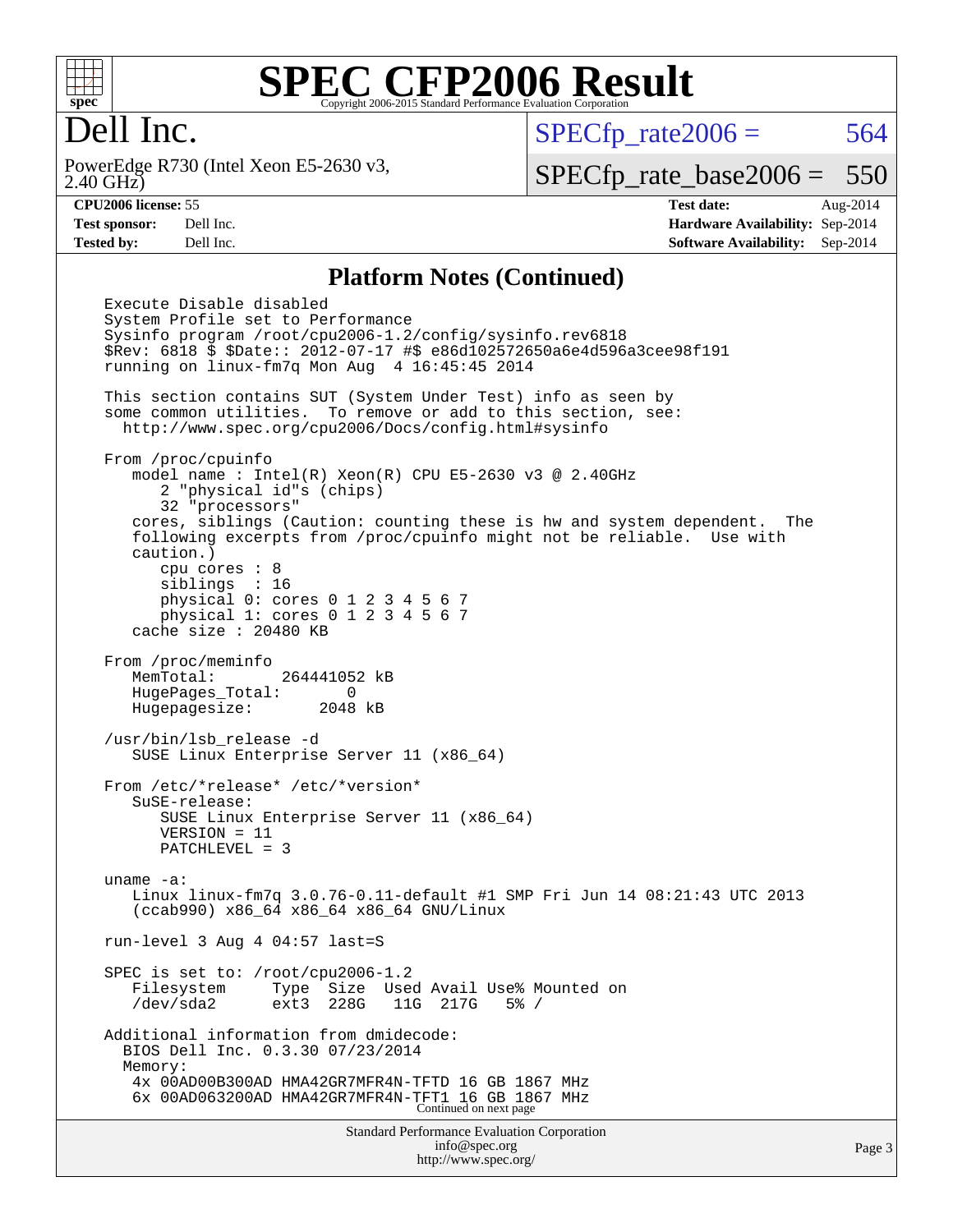

### Dell Inc.

 $SPECTp\_rate2006 = 564$ 

2.40 GHz) PowerEdge R730 (Intel Xeon E5-2630 v3, [SPECfp\\_rate\\_base2006 =](http://www.spec.org/auto/cpu2006/Docs/result-fields.html#SPECfpratebase2006) 550

**[CPU2006 license:](http://www.spec.org/auto/cpu2006/Docs/result-fields.html#CPU2006license)** 55 **[Test date:](http://www.spec.org/auto/cpu2006/Docs/result-fields.html#Testdate)** Aug-2014 **[Test sponsor:](http://www.spec.org/auto/cpu2006/Docs/result-fields.html#Testsponsor)** Dell Inc. **[Hardware Availability:](http://www.spec.org/auto/cpu2006/Docs/result-fields.html#HardwareAvailability)** Sep-2014 **[Tested by:](http://www.spec.org/auto/cpu2006/Docs/result-fields.html#Testedby)** Dell Inc. **[Software Availability:](http://www.spec.org/auto/cpu2006/Docs/result-fields.html#SoftwareAvailability)** Sep-2014

#### **[Platform Notes \(Continued\)](http://www.spec.org/auto/cpu2006/Docs/result-fields.html#PlatformNotes)**

 6x 00CE00B300CE M393A2G40DB0-CPB 16 GB 1867 MHz 8x Not Specified Not Specified

(End of data from sysinfo program)

#### **[General Notes](http://www.spec.org/auto/cpu2006/Docs/result-fields.html#GeneralNotes)**

Environment variables set by runspec before the start of the run: LD\_LIBRARY\_PATH = "/root/cpu2006-1.2/libs/32:/root/cpu2006-1.2/libs/64:/root/cpu2006-1.2/sh"

 Binaries compiled on a system with 1x Core i7-860 CPU + 8GB memory using RedHat EL 6.4 Transparent Huge Pages enabled with: echo always > /sys/kernel/mm/transparent\_hugepage/enabled Filesystem page cache cleared with: echo 1> /proc/sys/vm/drop\_caches runspec command invoked through numactl i.e.: numactl --interleave=all runspec <etc>

#### **[Base Compiler Invocation](http://www.spec.org/auto/cpu2006/Docs/result-fields.html#BaseCompilerInvocation)**

[C benchmarks](http://www.spec.org/auto/cpu2006/Docs/result-fields.html#Cbenchmarks):  $\frac{1}{2}$   $\mathrm{c}$   $\mathrm{c}$   $\frac{1}{2}$   $\mathrm{m}$   $\mathrm{6}$   $\mathrm{4}$ 

[C++ benchmarks:](http://www.spec.org/auto/cpu2006/Docs/result-fields.html#CXXbenchmarks) [icpc -m64](http://www.spec.org/cpu2006/results/res2014q3/cpu2006-20140909-31286.flags.html#user_CXXbase_intel_icpc_64bit_bedb90c1146cab66620883ef4f41a67e)

[Fortran benchmarks](http://www.spec.org/auto/cpu2006/Docs/result-fields.html#Fortranbenchmarks): [ifort -m64](http://www.spec.org/cpu2006/results/res2014q3/cpu2006-20140909-31286.flags.html#user_FCbase_intel_ifort_64bit_ee9d0fb25645d0210d97eb0527dcc06e)

[Benchmarks using both Fortran and C](http://www.spec.org/auto/cpu2006/Docs/result-fields.html#BenchmarksusingbothFortranandC): [icc -m64](http://www.spec.org/cpu2006/results/res2014q3/cpu2006-20140909-31286.flags.html#user_CC_FCbase_intel_icc_64bit_0b7121f5ab7cfabee23d88897260401c) [ifort -m64](http://www.spec.org/cpu2006/results/res2014q3/cpu2006-20140909-31286.flags.html#user_CC_FCbase_intel_ifort_64bit_ee9d0fb25645d0210d97eb0527dcc06e)

#### **[Base Portability Flags](http://www.spec.org/auto/cpu2006/Docs/result-fields.html#BasePortabilityFlags)**

| 410.bwaves: - DSPEC CPU LP64                 |  |
|----------------------------------------------|--|
| 416.gamess: -DSPEC_CPU_LP64                  |  |
| 433.milc: -DSPEC CPU LP64                    |  |
| 434.zeusmp: -DSPEC_CPU_LP64                  |  |
| 435.gromacs: -DSPEC_CPU_LP64 -nofor_main     |  |
| 436.cactusADM: - DSPEC CPU LP64 - nofor main |  |
| 437.leslie3d: -DSPEC_CPU_LP64                |  |
| 444.namd: - DSPEC CPU LP64                   |  |
| 447.dealII: -DSPEC CPU LP64                  |  |
| 450.soplex: -DSPEC_CPU_LP64                  |  |
| 453.povray: -DSPEC CPU LP64                  |  |

Continued on next page

Standard Performance Evaluation Corporation [info@spec.org](mailto:info@spec.org) <http://www.spec.org/>

Page 4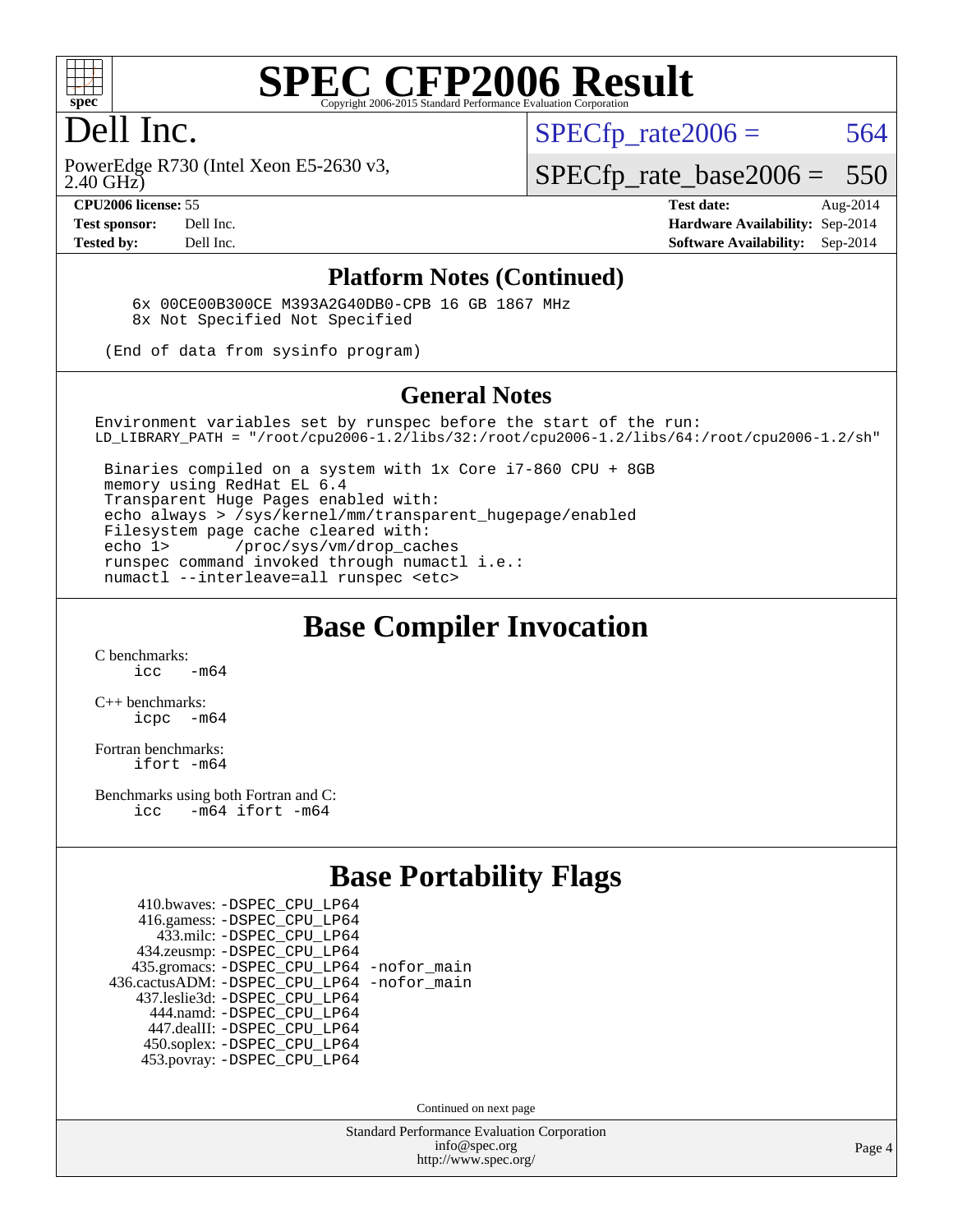

### Dell Inc.

2.40 GHz) PowerEdge R730 (Intel Xeon E5-2630 v3,  $SPECTp\_rate2006 = 564$ 

[SPECfp\\_rate\\_base2006 =](http://www.spec.org/auto/cpu2006/Docs/result-fields.html#SPECfpratebase2006) 550

**[CPU2006 license:](http://www.spec.org/auto/cpu2006/Docs/result-fields.html#CPU2006license)** 55 **[Test date:](http://www.spec.org/auto/cpu2006/Docs/result-fields.html#Testdate)** Aug-2014 **[Test sponsor:](http://www.spec.org/auto/cpu2006/Docs/result-fields.html#Testsponsor)** Dell Inc. **[Hardware Availability:](http://www.spec.org/auto/cpu2006/Docs/result-fields.html#HardwareAvailability)** Sep-2014 **[Tested by:](http://www.spec.org/auto/cpu2006/Docs/result-fields.html#Testedby)** Dell Inc. **[Software Availability:](http://www.spec.org/auto/cpu2006/Docs/result-fields.html#SoftwareAvailability)** Sep-2014

### **[Base Portability Flags \(Continued\)](http://www.spec.org/auto/cpu2006/Docs/result-fields.html#BasePortabilityFlags)**

 454.calculix: [-DSPEC\\_CPU\\_LP64](http://www.spec.org/cpu2006/results/res2014q3/cpu2006-20140909-31286.flags.html#suite_basePORTABILITY454_calculix_DSPEC_CPU_LP64) [-nofor\\_main](http://www.spec.org/cpu2006/results/res2014q3/cpu2006-20140909-31286.flags.html#user_baseLDPORTABILITY454_calculix_f-nofor_main) 459.GemsFDTD: [-DSPEC\\_CPU\\_LP64](http://www.spec.org/cpu2006/results/res2014q3/cpu2006-20140909-31286.flags.html#suite_basePORTABILITY459_GemsFDTD_DSPEC_CPU_LP64) 465.tonto: [-DSPEC\\_CPU\\_LP64](http://www.spec.org/cpu2006/results/res2014q3/cpu2006-20140909-31286.flags.html#suite_basePORTABILITY465_tonto_DSPEC_CPU_LP64) 470.lbm: [-DSPEC\\_CPU\\_LP64](http://www.spec.org/cpu2006/results/res2014q3/cpu2006-20140909-31286.flags.html#suite_basePORTABILITY470_lbm_DSPEC_CPU_LP64) 481.wrf: [-DSPEC\\_CPU\\_LP64](http://www.spec.org/cpu2006/results/res2014q3/cpu2006-20140909-31286.flags.html#suite_basePORTABILITY481_wrf_DSPEC_CPU_LP64) [-DSPEC\\_CPU\\_CASE\\_FLAG](http://www.spec.org/cpu2006/results/res2014q3/cpu2006-20140909-31286.flags.html#b481.wrf_baseCPORTABILITY_DSPEC_CPU_CASE_FLAG) [-DSPEC\\_CPU\\_LINUX](http://www.spec.org/cpu2006/results/res2014q3/cpu2006-20140909-31286.flags.html#b481.wrf_baseCPORTABILITY_DSPEC_CPU_LINUX) 482.sphinx3: [-DSPEC\\_CPU\\_LP64](http://www.spec.org/cpu2006/results/res2014q3/cpu2006-20140909-31286.flags.html#suite_basePORTABILITY482_sphinx3_DSPEC_CPU_LP64)

## **[Base Optimization Flags](http://www.spec.org/auto/cpu2006/Docs/result-fields.html#BaseOptimizationFlags)**

[C benchmarks](http://www.spec.org/auto/cpu2006/Docs/result-fields.html#Cbenchmarks):

[-xCORE-AVX2](http://www.spec.org/cpu2006/results/res2014q3/cpu2006-20140909-31286.flags.html#user_CCbase_f-xAVX2_5f5fc0cbe2c9f62c816d3e45806c70d7) [-ipo](http://www.spec.org/cpu2006/results/res2014q3/cpu2006-20140909-31286.flags.html#user_CCbase_f-ipo) [-O3](http://www.spec.org/cpu2006/results/res2014q3/cpu2006-20140909-31286.flags.html#user_CCbase_f-O3) [-no-prec-div](http://www.spec.org/cpu2006/results/res2014q3/cpu2006-20140909-31286.flags.html#user_CCbase_f-no-prec-div) [-opt-prefetch](http://www.spec.org/cpu2006/results/res2014q3/cpu2006-20140909-31286.flags.html#user_CCbase_f-opt-prefetch) [-auto-p32](http://www.spec.org/cpu2006/results/res2014q3/cpu2006-20140909-31286.flags.html#user_CCbase_f-auto-p32) [-ansi-alias](http://www.spec.org/cpu2006/results/res2014q3/cpu2006-20140909-31286.flags.html#user_CCbase_f-ansi-alias) [-opt-mem-layout-trans=3](http://www.spec.org/cpu2006/results/res2014q3/cpu2006-20140909-31286.flags.html#user_CCbase_f-opt-mem-layout-trans_a7b82ad4bd7abf52556d4961a2ae94d5)

[C++ benchmarks:](http://www.spec.org/auto/cpu2006/Docs/result-fields.html#CXXbenchmarks)

[-xCORE-AVX2](http://www.spec.org/cpu2006/results/res2014q3/cpu2006-20140909-31286.flags.html#user_CXXbase_f-xAVX2_5f5fc0cbe2c9f62c816d3e45806c70d7) [-ipo](http://www.spec.org/cpu2006/results/res2014q3/cpu2006-20140909-31286.flags.html#user_CXXbase_f-ipo) [-O3](http://www.spec.org/cpu2006/results/res2014q3/cpu2006-20140909-31286.flags.html#user_CXXbase_f-O3) [-no-prec-div](http://www.spec.org/cpu2006/results/res2014q3/cpu2006-20140909-31286.flags.html#user_CXXbase_f-no-prec-div) [-opt-prefetch](http://www.spec.org/cpu2006/results/res2014q3/cpu2006-20140909-31286.flags.html#user_CXXbase_f-opt-prefetch) [-auto-p32](http://www.spec.org/cpu2006/results/res2014q3/cpu2006-20140909-31286.flags.html#user_CXXbase_f-auto-p32) [-ansi-alias](http://www.spec.org/cpu2006/results/res2014q3/cpu2006-20140909-31286.flags.html#user_CXXbase_f-ansi-alias) [-opt-mem-layout-trans=3](http://www.spec.org/cpu2006/results/res2014q3/cpu2006-20140909-31286.flags.html#user_CXXbase_f-opt-mem-layout-trans_a7b82ad4bd7abf52556d4961a2ae94d5)

[Fortran benchmarks](http://www.spec.org/auto/cpu2006/Docs/result-fields.html#Fortranbenchmarks):

[-xCORE-AVX2](http://www.spec.org/cpu2006/results/res2014q3/cpu2006-20140909-31286.flags.html#user_FCbase_f-xAVX2_5f5fc0cbe2c9f62c816d3e45806c70d7) [-ipo](http://www.spec.org/cpu2006/results/res2014q3/cpu2006-20140909-31286.flags.html#user_FCbase_f-ipo) [-O3](http://www.spec.org/cpu2006/results/res2014q3/cpu2006-20140909-31286.flags.html#user_FCbase_f-O3) [-no-prec-div](http://www.spec.org/cpu2006/results/res2014q3/cpu2006-20140909-31286.flags.html#user_FCbase_f-no-prec-div) [-opt-prefetch](http://www.spec.org/cpu2006/results/res2014q3/cpu2006-20140909-31286.flags.html#user_FCbase_f-opt-prefetch)

[Benchmarks using both Fortran and C](http://www.spec.org/auto/cpu2006/Docs/result-fields.html#BenchmarksusingbothFortranandC): [-xCORE-AVX2](http://www.spec.org/cpu2006/results/res2014q3/cpu2006-20140909-31286.flags.html#user_CC_FCbase_f-xAVX2_5f5fc0cbe2c9f62c816d3e45806c70d7) [-ipo](http://www.spec.org/cpu2006/results/res2014q3/cpu2006-20140909-31286.flags.html#user_CC_FCbase_f-ipo) [-O3](http://www.spec.org/cpu2006/results/res2014q3/cpu2006-20140909-31286.flags.html#user_CC_FCbase_f-O3) [-no-prec-div](http://www.spec.org/cpu2006/results/res2014q3/cpu2006-20140909-31286.flags.html#user_CC_FCbase_f-no-prec-div) [-opt-prefetch](http://www.spec.org/cpu2006/results/res2014q3/cpu2006-20140909-31286.flags.html#user_CC_FCbase_f-opt-prefetch) [-auto-p32](http://www.spec.org/cpu2006/results/res2014q3/cpu2006-20140909-31286.flags.html#user_CC_FCbase_f-auto-p32) [-ansi-alias](http://www.spec.org/cpu2006/results/res2014q3/cpu2006-20140909-31286.flags.html#user_CC_FCbase_f-ansi-alias) [-opt-mem-layout-trans=3](http://www.spec.org/cpu2006/results/res2014q3/cpu2006-20140909-31286.flags.html#user_CC_FCbase_f-opt-mem-layout-trans_a7b82ad4bd7abf52556d4961a2ae94d5)

### **[Peak Compiler Invocation](http://www.spec.org/auto/cpu2006/Docs/result-fields.html#PeakCompilerInvocation)**

[C benchmarks](http://www.spec.org/auto/cpu2006/Docs/result-fields.html#Cbenchmarks):  $-m64$ 

[C++ benchmarks \(except as noted below\):](http://www.spec.org/auto/cpu2006/Docs/result-fields.html#CXXbenchmarksexceptasnotedbelow) [icpc -m64](http://www.spec.org/cpu2006/results/res2014q3/cpu2006-20140909-31286.flags.html#user_CXXpeak_intel_icpc_64bit_bedb90c1146cab66620883ef4f41a67e)

450.soplex: [icpc -m32](http://www.spec.org/cpu2006/results/res2014q3/cpu2006-20140909-31286.flags.html#user_peakCXXLD450_soplex_intel_icpc_4e5a5ef1a53fd332b3c49e69c3330699)

[Fortran benchmarks](http://www.spec.org/auto/cpu2006/Docs/result-fields.html#Fortranbenchmarks): [ifort -m64](http://www.spec.org/cpu2006/results/res2014q3/cpu2006-20140909-31286.flags.html#user_FCpeak_intel_ifort_64bit_ee9d0fb25645d0210d97eb0527dcc06e)

[Benchmarks using both Fortran and C](http://www.spec.org/auto/cpu2006/Docs/result-fields.html#BenchmarksusingbothFortranandC): [icc -m64](http://www.spec.org/cpu2006/results/res2014q3/cpu2006-20140909-31286.flags.html#user_CC_FCpeak_intel_icc_64bit_0b7121f5ab7cfabee23d88897260401c) [ifort -m64](http://www.spec.org/cpu2006/results/res2014q3/cpu2006-20140909-31286.flags.html#user_CC_FCpeak_intel_ifort_64bit_ee9d0fb25645d0210d97eb0527dcc06e)

### **[Peak Portability Flags](http://www.spec.org/auto/cpu2006/Docs/result-fields.html#PeakPortabilityFlags)**

410.bwaves: [-DSPEC\\_CPU\\_LP64](http://www.spec.org/cpu2006/results/res2014q3/cpu2006-20140909-31286.flags.html#suite_peakPORTABILITY410_bwaves_DSPEC_CPU_LP64)

Continued on next page

Standard Performance Evaluation Corporation [info@spec.org](mailto:info@spec.org) <http://www.spec.org/>

Page 5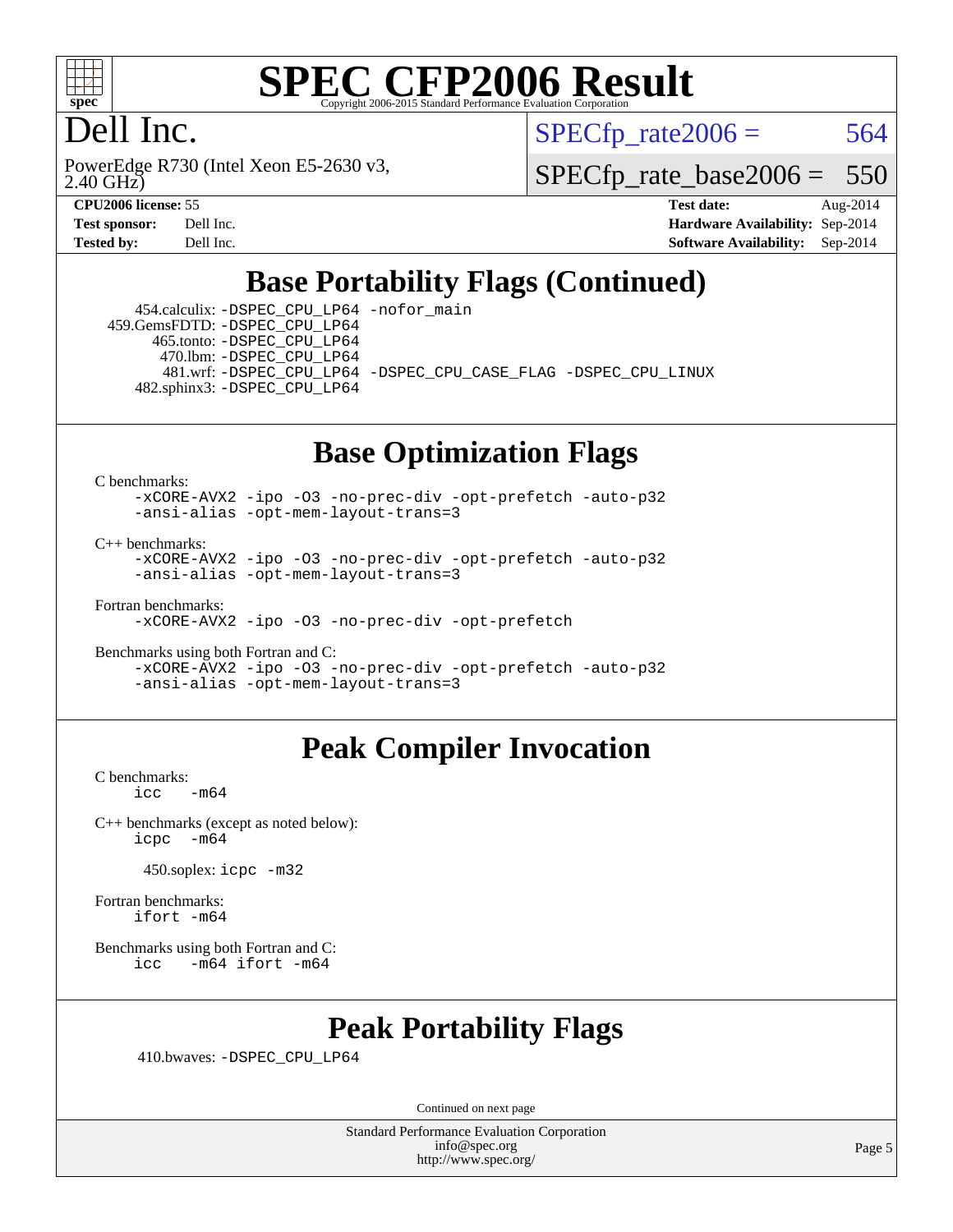

## Dell Inc.

2.40 GHz) PowerEdge R730 (Intel Xeon E5-2630 v3,  $SPECTp_rate2006 = 564$ 

[SPECfp\\_rate\\_base2006 =](http://www.spec.org/auto/cpu2006/Docs/result-fields.html#SPECfpratebase2006) 550

| <b>Test sponsor:</b> | Dell Inc. |
|----------------------|-----------|
| <b>Tested by:</b>    | Dell Inc. |

**[CPU2006 license:](http://www.spec.org/auto/cpu2006/Docs/result-fields.html#CPU2006license)** 55 **[Test date:](http://www.spec.org/auto/cpu2006/Docs/result-fields.html#Testdate)** Aug-2014 **[Hardware Availability:](http://www.spec.org/auto/cpu2006/Docs/result-fields.html#HardwareAvailability)** Sep-2014 **[Software Availability:](http://www.spec.org/auto/cpu2006/Docs/result-fields.html#SoftwareAvailability)** Sep-2014

## **[Peak Portability Flags \(Continued\)](http://www.spec.org/auto/cpu2006/Docs/result-fields.html#PeakPortabilityFlags)**

| 416.gamess: -DSPEC_CPU_LP64<br>433.milc: -DSPEC_CPU_LP64                                                                                                               |  |
|------------------------------------------------------------------------------------------------------------------------------------------------------------------------|--|
| 434.zeusmp: -DSPEC_CPU_LP64                                                                                                                                            |  |
| 435.gromacs: -DSPEC_CPU_LP64 -nofor_main                                                                                                                               |  |
| 436.cactusADM: -DSPEC_CPU_LP64 -nofor_main                                                                                                                             |  |
| 437.leslie3d: -DSPEC_CPU_LP64                                                                                                                                          |  |
| 444.namd: - DSPEC CPU LP64<br>447.dealII: -DSPEC_CPU_LP64                                                                                                              |  |
| 453.povray: -DSPEC_CPU_LP64                                                                                                                                            |  |
| 454.calculix: -DSPEC_CPU_LP64 -nofor_main                                                                                                                              |  |
| 459.GemsFDTD: - DSPEC_CPU_LP64                                                                                                                                         |  |
| 465.tonto: -DSPEC_CPU_LP64                                                                                                                                             |  |
| 470.1bm: -DSPEC_CPU_LP64                                                                                                                                               |  |
| 481.wrf: -DSPEC_CPU_LP64 -DSPEC_CPU_CASE_FLAG -DSPEC_CPU_LINUX                                                                                                         |  |
| 482.sphinx3: -DSPEC_CPU_LP64                                                                                                                                           |  |
|                                                                                                                                                                        |  |
| <b>Peak Optimization Flags</b><br>C benchmarks:                                                                                                                        |  |
|                                                                                                                                                                        |  |
| 433.milc: -xCORE-AVX2(pass 2) -prof-gen(pass 1) -ipo(pass 2)<br>$-03(pass 2)$ -no-prec-div(pass 2)<br>-opt-mem-layout-trans=3(pass 2) -prof-use(pass 2)                |  |
| -auto-ilp32                                                                                                                                                            |  |
| $470$ .lbm: basepeak = yes                                                                                                                                             |  |
| $482.\text{sphinx3: basepeak} = \text{yes}$                                                                                                                            |  |
| $C_{++}$ benchmarks:                                                                                                                                                   |  |
| 444.namd: -xCORE-AVX2(pass 2) -prof-gen(pass 1) -ipo(pass 2)<br>$-03$ (pass 2) -no-prec-div(pass 2)                                                                    |  |
| -opt-mem-layout-trans=3(pass 2) -prof-use(pass 2) -fno-alias<br>$-auto-ilp32$                                                                                          |  |
| $447$ .dealII: basepeak = yes                                                                                                                                          |  |
| $450$ .soplex: $-x \text{CORE-AVX2}(pass 2)$ -prof-gen(pass 1) -ipo(pass 2)<br>$-03(pass 2)$ -no-prec-div(pass 2)<br>-opt-mem-layout-trans=3(pass 2) -prof-use(pass 2) |  |
| -opt-malloc-options=3                                                                                                                                                  |  |
| 453.povray: -xCORE-AVX2(pass 2) -prof-gen(pass 1) -ipo(pass 2)                                                                                                         |  |
| $-03(pass 2)$ -no-prec-div(pass 2)                                                                                                                                     |  |
| -opt-mem-layout-trans=3(pass 2) -prof-use(pass 2) -unroll4<br>-ansi-alias                                                                                              |  |
| Continued on next page                                                                                                                                                 |  |
| Standard Performance Evaluation Corporation                                                                                                                            |  |
|                                                                                                                                                                        |  |

[info@spec.org](mailto:info@spec.org) <http://www.spec.org/>